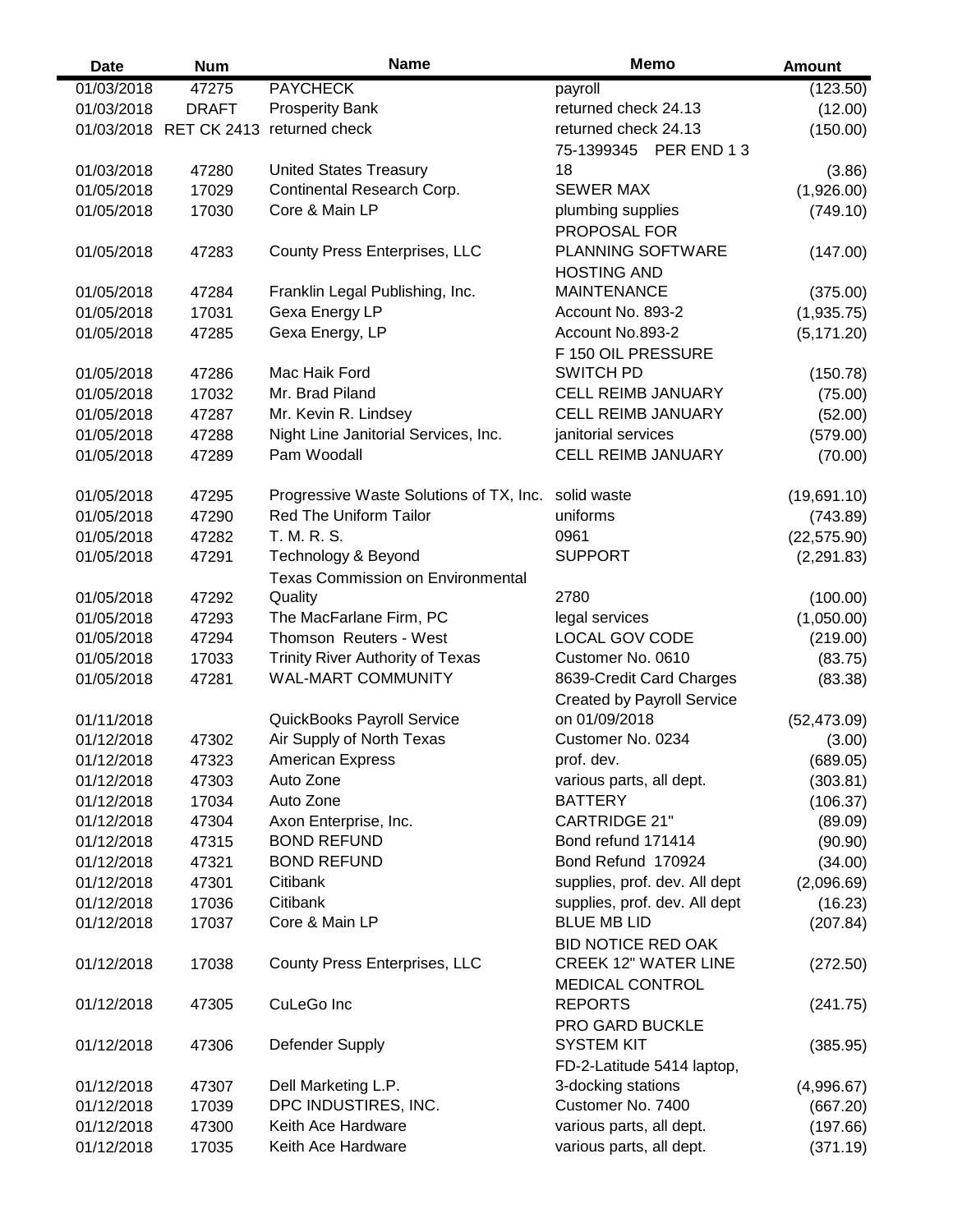| 01/12/2018 | 47308 | KONICA MINOLTA BUSINESS                      | 0-000- Copier Pmt.             | (250.28)     |
|------------|-------|----------------------------------------------|--------------------------------|--------------|
| 01/12/2018 | 17040 | Lower Colorado River Authority               | testing                        | (216.19)     |
| 01/12/2018 | 47309 | MIDWEST RADAR & EQUIPMENT                    | <b>RADAR CERT</b>              | (210.00)     |
| 01/12/2018 | 47324 | NetGenius, Inc.                              | i.t. service part supplies     | (6,590.00)   |
|            |       |                                              | HIDDEN VALLEY EST -            |              |
| 01/12/2018 | 47311 | On Time Couriers & Process                   | <b>BIRKHOFF</b>                | (64.98)      |
| 01/12/2018 | 47310 | O'REILLY AUTO PARTS                          | vehicle parts and/or repair    | (38.64)      |
| 01/12/2018 | 47296 | <b>PAYCHECK</b>                              | payroll                        | (570.03)     |
| 01/12/2018 | 47312 | Quill                                        | office supplies                | (453.49)     |
| 01/12/2018 | 47313 | Red The Uniform Tailor                       | <b>BRANDON KENNEDY</b>         | (34.65)      |
| 01/12/2018 | 47314 | Ricoh Americas Corportation - Admin          | 2111                           | (240.20)     |
|            |       |                                              | STATE CRIMINAL COST &          |              |
| 01/12/2018 | 47316 | <b>STATE COMPTROLLER</b>                     | FEES QTR END 12 31 17          | (20, 212.95) |
| 01/12/2018 | 47317 | Technology & Beyond                          | PD SWITCH                      | (42.50)      |
| 01/12/2018 | 47297 | <b>Texas Child Support Disbursement Unit</b> | per end 1 6 18                 | (103.38)     |
| 01/12/2018 | 47299 | <b>Texas Child Support Disbursement Unit</b> | per end 1 6 18                 | (164.77)     |
| 01/12/2018 | 17041 | <b>Texas Municipal League</b>                | Quarterly Ins. Pmt.            | (3,606.75)   |
|            |       |                                              |                                |              |
|            |       | <b>TEXAS MUNICIPAL LEAGUE IRP</b>            | <b>Quarterly TML Insurance</b> |              |
| 01/12/2018 | 47318 |                                              | Pmt.                           | (18,631.50)  |
| 01/12/2018 | 47319 | The Police and Sheriffs Press                | <b>NEW CITY ID CARDS OTIS</b>  | (17.49)      |
| 01/12/2018 | 47320 | <b>TransUnion Risk Alternative</b>           | <b>DECEMBER</b>                | (26.30)      |
| 01/12/2018 | 47298 | <b>United States Treasury</b>                | 75-1399345 per end 1 6 18      | (10, 350.50) |
| 01/12/2018 | 47322 | Yeldell, Wilson & Co., P.C.                  | <b>AUDIT</b>                   | (900.00)     |
| 01/18/2018 | 17046 | City of Ovilla General Fund                  | PR 1 12 18                     | (10, 286.49) |
|            |       |                                              | 1998 FORD DUMP TRUCK,          |              |
| 01/19/2018 | 47325 | Auto Zone                                    | <b>SPILLMASTER</b>             |              |
|            |       |                                              |                                | (14.62)      |
|            |       | AVR Inc.                                     | <b>ANNUAL MAINTENANCE 2</b>    |              |
| 01/19/2018 | 17042 |                                              | 1 18 - 1 31 19                 | (371.00)     |
| 01/19/2018 | 17043 | City of Dallas                               | Account No. 1064               | (24, 820.40) |
| 01/19/2018 | 17047 | City of Ovilla General Fund                  | $\mathsf{C}$                   | (21, 854.95) |
| 01/19/2018 | 47326 | City of Waxahachie                           | <b>DECEMBER</b>                | (100.00)     |
|            |       |                                              | quarterly fee                  |              |
|            |       |                                              | hosting/support/media ctr      |              |
|            |       |                                              | CONTRACT 10/1/17-              |              |
| 01/19/2018 | 47327 | <b>Civic Plus</b>                            | 9/30/2018                      | (1,615.47)   |
| 01/19/2018 | 47337 | Ellis County Fire Fighters Assoc             | Dues Jan 1 - Dec 31 2018       | (25.00)      |
| 01/19/2018 | 47328 | <b>First Check Applicant Screening</b>       | employee screening             | (48.00)      |
| 01/19/2018 | 47329 | GT Distributors, Inc.                        | <b>BREEDLOVE PATCH</b>         | (108.80)     |
|            |       |                                              | EDC 1/2 PAGE AD AND            |              |
| 01/19/2018 | 47330 | Journal Communications, Inc.                 | LEADERBOARD                    | (3,480.00)   |
|            |       |                                              | UNIT 116 HEADLIGHT             |              |
| 01/19/2018 | 47331 | Mac Haik Ford                                | <b>ASSEMBLY</b>                | (1,418.61)   |
| 01/19/2018 | 47332 | <b>Moni Smart Security</b>                   | <b>JANUARY</b>                 | (46.38)      |
| 01/19/2018 | 47333 | Red The Uniform Tailor                       | uniforms                       | (87.45)      |
|            |       |                                              | customer number 603            |              |
| 01/19/2018 | 47334 | Ricoh USA, Inc. Police Dept                  | 0004907 000                    | (108.90)     |
| 01/19/2018 | 17048 | <b>State Comptroller</b>                     | 1-75-1399345-5                 | (1,794.02)   |
| 01/19/2018 | 47335 | U.S. Bank                                    | interest payment 7000          | (93,075.00)  |
| 01/19/2018 | 17044 | <b>U.S. Postal Service</b>                   | WATER BILLS POSTAGE            | (500.00)     |
| 01/19/2018 | 47336 | Verizon Wireless                             | 00001                          | (929.74)     |
| 01/19/2018 | 17045 | Verizon Wireless                             | 722480877-00001                | (53.65)      |
| 01/23/2018 | 47338 | Cody D. Sims                                 | Incentive Program              | (500.00)     |
| 01/23/2018 | 47339 | Joseph R Spaniel                             | Incentive Program              | (105.00)     |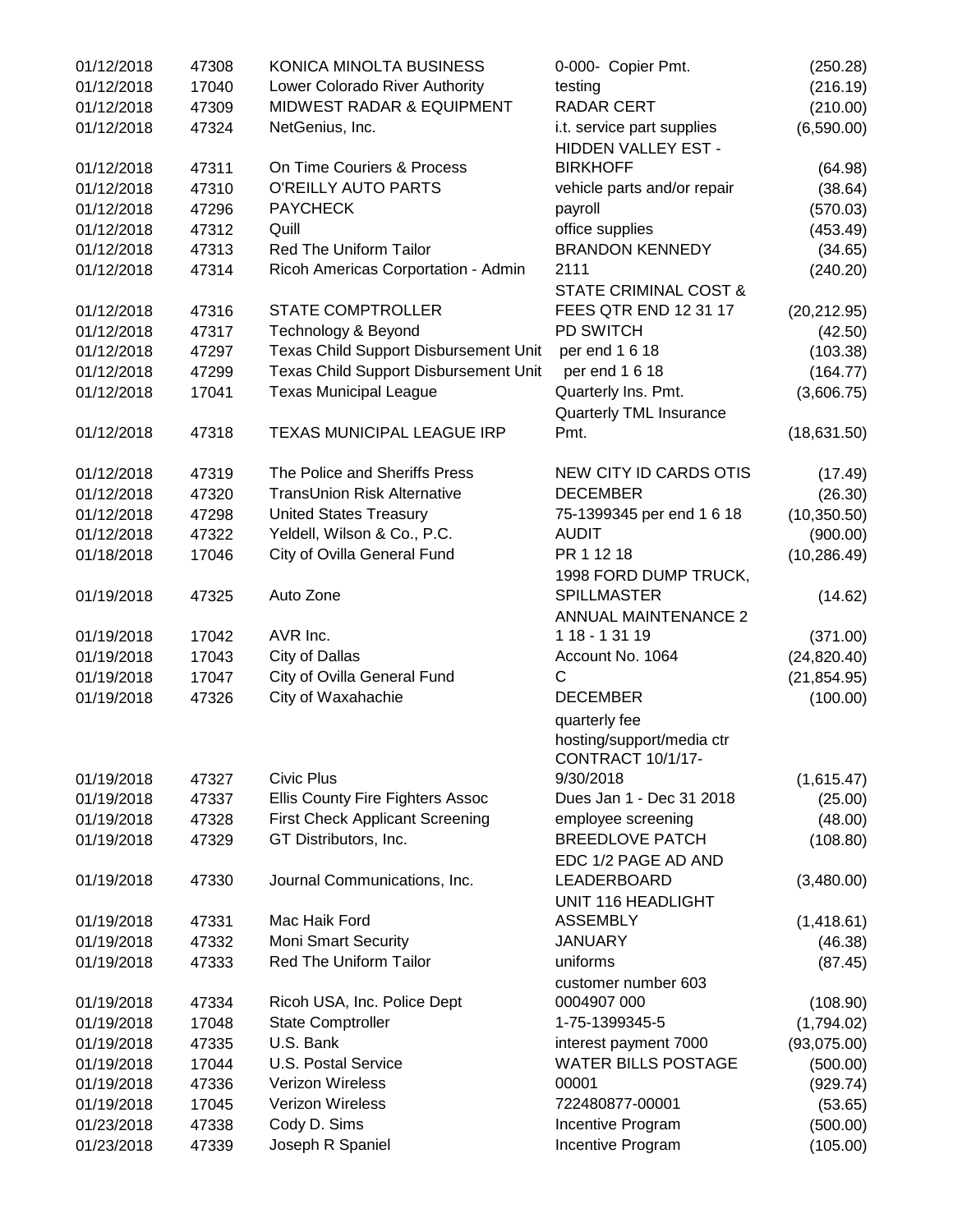| 01/23/2018 | 47340 | Mr. Jose Estupinan                                     | Incentive Program                 | (140.00)     |
|------------|-------|--------------------------------------------------------|-----------------------------------|--------------|
| 01/23/2018 | 47341 | Noah Garland                                           | Incentive Program                 | (75.00)      |
|            |       |                                                        | <b>VOLUNTEER INCENTIVE</b>        |              |
| 01/23/2018 | 47342 | Patrick T. Keenan                                      | <b>PROGRAM</b>                    | (525.00)     |
| 01/23/2018 | 47343 | Sean Baily                                             | Incentive Program                 | (100.00)     |
|            |       |                                                        | <b>VOLUNTEER INCENTINVE</b>       |              |
| 01/23/2018 | 47344 | Thomas C. Wey                                          | <b>PROGRAM</b>                    | (62.50)      |
| 01/23/2018 | 47345 | Timothy J. Sherwood                                    | Incentive Program                 | (35.00)      |
|            |       |                                                        | <b>Created by Payroll Service</b> |              |
| 01/25/2018 | draft | QuickBooks Payroll Service                             | on 01/23/2018                     | (54, 170.24) |
|            |       |                                                        | <b>Created by Payroll Service</b> |              |
| 01/25/2018 | draft | QuickBooks Payroll Service                             | on 01/24/2018                     | (2,463.74)   |
| 01/26/2018 | 47346 | <b>ATMOS Energy</b>                                    | Customer No. 6231                 | (438.69)     |
| 01/26/2018 | 47355 | Bureau Veritas North America, Inc.                     | inspections                       | (982.66)     |
| 01/26/2018 | 17054 | City of Ovilla General Fund                            | pr 1 26 18                        | (11,046.39)  |
| 01/26/2018 | 17049 | <b>DEPOSIT REFUND</b>                                  | deposti refund                    | (118.54)     |
| 01/26/2018 | 17050 | <b>DEPOSIT REFUND</b>                                  | deposit refund                    |              |
| 01/26/2018 | 17052 | <b>DEPOSIT REFUND</b>                                  | deposit refund                    | (150.00)     |
|            |       |                                                        |                                   | (125.00)     |
|            |       | HILCO ELECTRIC COOPERATIVE,                            |                                   |              |
| 01/26/2018 | 47347 | INC.                                                   | Account No. 44000                 | (538.25)     |
| 01/26/2018 | 17051 | Hilco Electric Cooperative, Inc.                       | 5605450                           | (86.63)      |
| 01/26/2018 | 47348 | OmniBase Services of Texas, LP                         | 4th QTR 2017 26 X 6               | (104.00)     |
| 01/26/2018 | 47359 | <b>PAYCHECK</b>                                        | payroll                           | (582.05)     |
|            |       |                                                        | Collection Agency Fee for         |              |
| 01/26/2018 | 47349 | Perdue, Brandon, Fielder, Collins & Mott DECEMBER      |                                   | (292.20)     |
| 01/26/2018 | 47350 | Petty Cash                                             | Petty Cash Reimbursement          | (326.76)     |
| 01/26/2018 | 47351 | Quill                                                  | office supplies                   | (250.74)     |
| 01/26/2018 | 47357 | Records Consultants, Inc.                              | 41 BOXES PROCESSED                | (1, 148.00)  |
| 01/26/2018 | 47358 | Red Oak Area Chamber of Commerce                       | Feb 2018 - Jan 2019               | (350.00)     |
| 01/26/2018 | 47352 | Ricoh Americas Corportation - Admin                    | 12842111                          | (200.29)     |
| 01/26/2018 | 47356 | Shell                                                  | Account No. 80 728 0062 9         | (2,505.49)   |
| 01/26/2018 | 17053 | Shell                                                  | 80-728-0062-9                     | (380.06)     |
| 01/26/2018 | 47353 | Symbol Arts                                            | Cust.#R12329                      | (280.00)     |
| 01/26/2018 | 47360 | Texas Child Support Disbursement Unit  PER END 1 20 18 |                                   | (103.38)     |
| 01/26/2018 | 47361 | Texas Child Support Disbursement Unit                  | PER END 1 20 18                   | (164.77)     |
| 01/26/2018 | 47362 | <b>Texas Child Support Disbursement Unit</b>           | PER END 1 20 18                   | (132.98)     |
|            |       |                                                        | 75-1399345 per end 1 20           |              |
| 01/26/2018 | 47363 | <b>United States Treasury</b>                          | 18                                | (8,925.24)   |
| 01/26/2018 | 47354 | <b>WAXAHACHIE DAILY LIGHT</b>                          | Customer No. 116101               | (106.64)     |
| 01/31/2018 | 47397 | <b>AFLAC</b>                                           | insurance                         | (938.26)     |
| 01/31/2018 | 47365 | Al's Pest Control Services, Inc.                       | 1552                              | (135.00)     |
| 01/31/2018 | 47366 | Auto Zone                                              | vehicle parts and/or repair       | (804.05)     |
| 01/31/2018 | 17056 | Auto Zone                                              | vehicle parts and/or repair       | (298.31)     |
| 01/31/2018 | 17057 | AVR Inc.                                               | software                          | (3,800.00)   |
| 01/31/2018 | 47367 | Axon Enterprise, Inc.                                  | PD supplies                       | (1, 150.43)  |
| 01/31/2018 | 47368 | <b>Birch Communications</b>                            | Account id 719994                 | (856.18)     |
|            | 17058 | <b>Birch Communications</b>                            | Account id 719994                 |              |
| 01/31/2018 |       |                                                        |                                   | (271.99)     |
|            |       |                                                        | <b>HIDDEN VALLEY SEWER</b>        |              |
| 01/31/2018 | 47369 | Birkhoff, Hendricks & Carter, LLP                      | <b>LINE</b>                       | (892.59)     |
| 01/31/2018 | 47370 | <b>Bound Tree Medical</b>                              | <b>MEDI SUPPLIES</b>              | (28.80)      |
| 01/31/2018 | 17059 | Britton Meter Supply, Inc.                             | <b>DPD</b>                        | (30.61)      |
| 01/31/2018 | 47364 | Citi Cards                                             | 8639-Credit Card Charges          | (57.00)      |
| 01/31/2018 | 17055 | Citi Cards                                             | 8639-Credit Card Charges          | (36.98)      |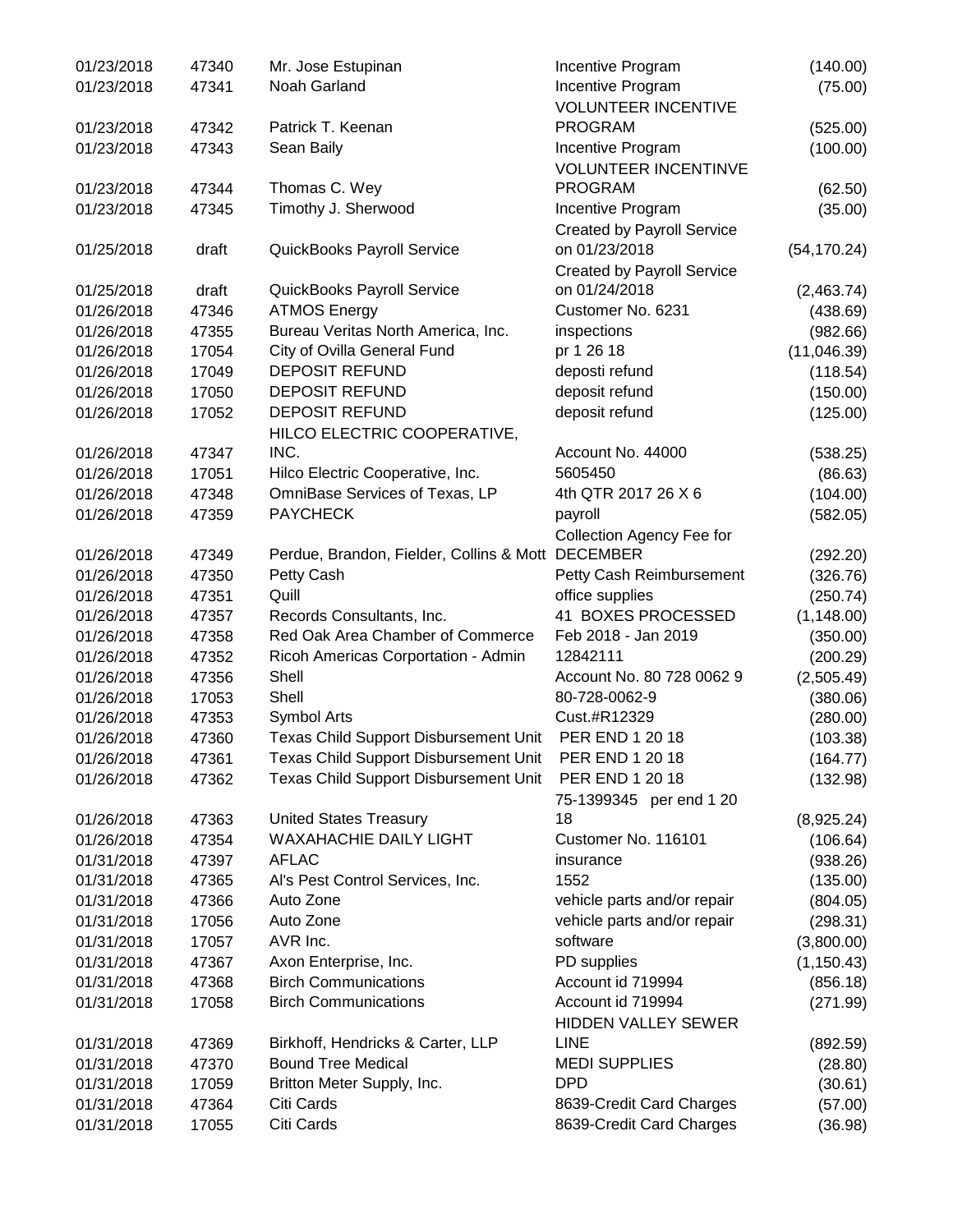|            |       |                                                   | <b>EMERGENCY MEDICAL</b>          |              |
|------------|-------|---------------------------------------------------|-----------------------------------|--------------|
|            |       |                                                   | <b>TRANSPORT SERVICES</b>         |              |
| 01/31/2018 | 47391 | City of Midlothian                                | <b>QTRLY INVOICE</b>              | (15,889.75)  |
| 01/31/2018 | 47395 | <b>Colonial Life Processing Center</b>            | insurance                         | (29.94)      |
| 01/31/2018 | 47371 | <b>County Press Enterprises, LLC</b>              | <b>BOA PUBLIC HEARING</b>         | (80.50)      |
| 01/31/2018 | 47372 | <b>Deaf Action Center</b>                         | court - 1/18/2018                 | (600.00)     |
| 01/31/2018 | 47398 | <b>Dearborn National</b>                          | F 019212 FEBRUARY                 | (561.62)     |
| 01/31/2018 | 17067 | <b>Dearborn National</b>                          | F 019212 FEBRUARY                 | (177.12)     |
| 01/31/2018 | 47373 | DeSoto Janitorial Supply, Inc.                    | janitorial services               | (268.41)     |
| 01/31/2018 | 17060 | DPC INDUSTIRES, INC.                              | <b>Customer No. 76737400</b>      | (60.00)      |
| 01/31/2018 | 17061 | Gexa Energy LP                                    | Account No. 91893-2               | (2, 185.06)  |
| 01/31/2018 | 47374 | Gexa Energy, LP                                   | Account No. 91893-2               | (4,778.25)   |
|            |       |                                                   | <b>INSPECTION 1999</b>            |              |
| 01/31/2018 | 47375 | Gillette Automotive Services, Inc.                | <b>INTERNATOINAL 4700</b>         | (40.00)      |
| 01/31/2018 | 47376 | <b>KWIK KAR LUBE</b>                              | REHAB 755                         | (7.00)       |
|            |       |                                                   | ALTERNATOR TEST UNIT              |              |
| 01/31/2018 | 47377 | Mac Haik Ford                                     | 105                               | (89.95)      |
|            |       |                                                   | PROTEGE MULTI GAS                 |              |
| 01/31/2018 | 47378 | Metro Fire Apparatus Specialists, Inc.            | <b>METER</b>                      | (2,570.00)   |
| 01/31/2018 | 17062 | Miller Co., Inc.                                  | repair                            | (1, 157.43)  |
| 01/31/2018 | 47392 | Mr. Steve Wakeland                                | <b>REIMB.SUPPLIES (SAMS)</b>      | (69.84)      |
| 01/31/2018 | 17066 | New Benefit, Ltd.                                 | 1441 313402                       | (60.00)      |
| 01/31/2018 | 47396 | New Benefits, Ltd.                                | 1441 313402                       | (170.00)     |
|            |       |                                                   |                                   |              |
| 01/31/2018 | 47379 | Nichols, Jackson, Dillard, Hager & Smith DECEMBER |                                   | (1,214.36)   |
|            |       |                                                   | <b>BASIC COURSE IN</b>            |              |
|            |       |                                                   | <b>APPLIED POLICE SCI. -</b>      |              |
| 01/31/2018 | 47380 | NORTH CENTRAL TEXAS COG                           | <b>MALKE</b>                      | (1,300.00)   |
| 01/31/2018 | 47389 | On Time Couriers & Process                        | courier service                   | (129.95)     |
| 01/31/2018 | draft | <b>Prosperity Bank</b>                            | <b>DEPOSIT RECEIPTS</b>           | (59.39)      |
| 01/31/2018 | 47382 | Quill                                             | office supplies                   | (489.37)     |
| 01/31/2018 | 47383 | <b>Red Oak Auto Parts</b>                         | Customer #100300-                 | (8.06)       |
| 01/31/2018 | 47384 | Red The Uniform Tailor                            | uniforms                          | (1,358.42)   |
| 01/31/2018 | 47385 | <b>REFUND - OVERPAYMENT</b>                       | Refund Overpayment                | (109.10)     |
|            |       |                                                   | <b>OVER PAID PERMIT#</b>          |              |
| 01/31/2018 | 47390 | SDL Plumbing, Inc.                                | 6062                              | (3.00)       |
| 01/31/2018 | 17063 | <b>Sunbelt Rentals</b>                            | <b>TRENCHER</b>                   | (204.85)     |
| 01/31/2018 | 47393 | Superior Vision of Texas                          | insurance                         | (105.45)     |
|            |       |                                                   | <b>CHAPTER MEETING 2 15</b>       |              |
| 01/31/2018 | 47386 | <b>TMCA Yellow Rose Chapter</b>                   | 2018                              | (20.00)      |
| 01/31/2018 | 17064 | <b>Trinity River Authority of Texas</b>           | customer no 0610                  | (20, 473.20) |
| 01/31/2018 | 47394 | <b>United Health Care</b>                         | <b>HEALTH FEBRUARY</b>            | (12,320.35)  |
| 01/31/2018 | 17065 | <b>United Health Care</b>                         | <b>HEALTH / DECEMBER</b>          | (2,406.52)   |
|            |       | UNITED SITE SERVICES OF Texas,                    |                                   |              |
| 01/31/2018 | 47387 | Inc.                                              | rental                            | (419.14)     |
| 01/31/2018 | 47388 | Urban Fire Protection Inc.                        | alarm service                     | (105.00)     |
|            |       |                                                   | Adjusted for voided               |              |
| 02/08/2018 | draft | QuickBooks Payroll Service                        | paycheck(s)                       | (51, 547.97) |
|            |       |                                                   | <b>Created by Payroll Service</b> |              |
| 02/08/2018 | draft | QuickBooks Payroll Service                        | on 02/07/2018                     | (1,533.43)   |
|            |       |                                                   | ANNUAL INSPECTION OF              |              |
|            |       |                                                   | <b>FIRE SAFETY</b>                |              |
| 02/09/2018 | 47400 | <b>Action Fire Pros</b>                           | /BACKFLOW                         | (1,230.00)   |
| 02/09/2018 | 47401 | All Sports Trophies                               | <b>TAGS</b>                       | (21.00)      |
|            |       |                                                   |                                   |              |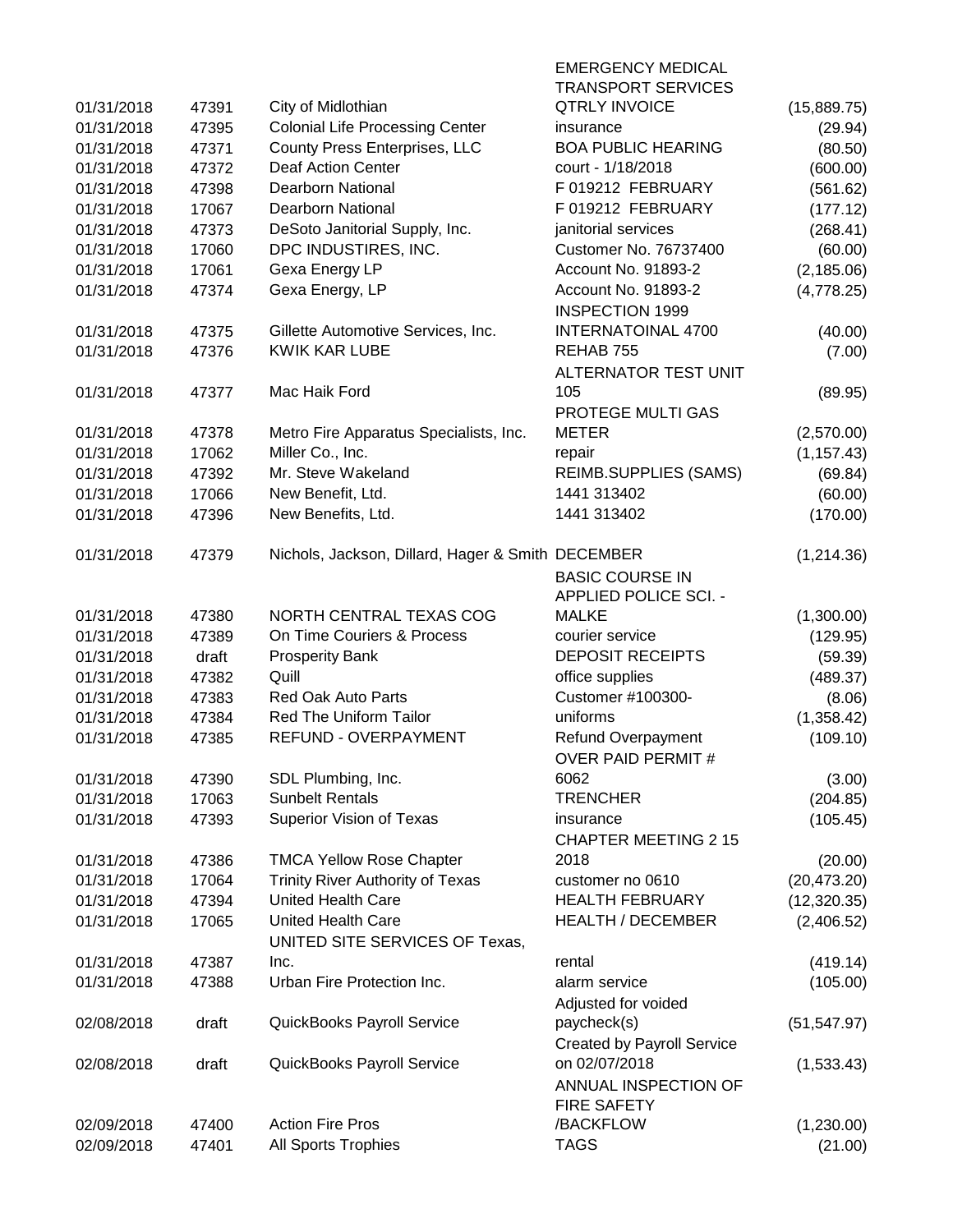| 02/09/2018 | 17069 | Ashburne Glen Homeowners Assoc.Inc.                                          | hoa<br><b>VOLTAGE TESTER,</b>                       | (2,005.52)   |
|------------|-------|------------------------------------------------------------------------------|-----------------------------------------------------|--------------|
| 02/09/2018 | 47402 | Auto Zone                                                                    | LIGHT, BONDER                                       | (18.47)      |
| 02/09/2018 | 17070 | B2O Environmental, Inc.                                                      | water meter supplies                                | (1,551.90)   |
|            |       |                                                                              | Best SW Investment- code                            |              |
| 02/09/2018 | 47403 | <b>Best Southwest Partnership</b>                                            | to edc membership                                   | (3,000.00)   |
| 02/09/2018 | 17071 | Bishop, Jolie                                                                |                                                     | (19.58)      |
| 02/09/2018 | 47404 | <b>Bound Tree Medical</b>                                                    | <b>MEDI SUPPLIES</b>                                | (15.86)      |
| 02/09/2018 | 17072 | Britton Meter Supply, Inc.                                                   | STOP AND COUPLING                                   | (48.48)      |
| 02/09/2018 | 47405 | Bureau Veritas North America, Inc.                                           | inspections                                         | (376.40)     |
| 02/09/2018 | 17084 | City of Ovilla General Fund                                                  | pr 2 9 18                                           | (10, 231.49) |
| 02/09/2018 | 47406 | Davis & Stanton                                                              | POLICE BARS                                         | (17.00)      |
| 02/09/2018 | 17073 | <b>DEPOSIT REFUND</b>                                                        | Deposit Refund                                      | (90.43)      |
| 02/09/2018 | 17075 | DEPOSIT REFUND                                                               | Deposit Refund                                      | (85.58)      |
| 02/09/2018 | 17076 | <b>DEPOSIT REFUND</b>                                                        | Deposit Refund                                      | (97.97)      |
| 02/09/2018 | 47407 | DeSoto Janitorial Supply, Inc.                                               | janitorial services                                 |              |
| 02/09/2018 | 17074 | DPC INDUSTIRES, INC.                                                         | <b>Customer No. 76737400</b>                        | (386.64)     |
|            | 47408 |                                                                              | $\mathsf{C}$                                        | (235.59)     |
| 02/09/2018 |       | Ellis County Precinct #4<br>Homeowners of Meadow Glen                        | hoa                                                 | (6,427.00)   |
| 02/09/2018 | 17077 | Keith Ace Hardware                                                           |                                                     | (376.00)     |
| 02/09/2018 | 47399 |                                                                              | various parts, all dept.                            | (75.71)      |
| 02/09/2018 | 17068 | Keith Ace Hardware                                                           | various parts, all dept.<br>061-0040730-000- Copier | (171.00)     |
| 02/09/2018 | 47409 | KONICA MINOLTA BUSINESS                                                      | Pmt.                                                | (345.96)     |
| 02/09/2018 | 17078 | Kwik Kar                                                                     | car wash                                            | (51.00)      |
| 02/09/2018 | 47410 | <b>KWIK KAR LUBE</b>                                                         | vehicle parts and/or repair                         | (58.00)      |
|            |       |                                                                              | <b>BULLARD QXT THERMAL</b>                          |              |
| 02/09/2018 | 47411 | Metro Fire Apparatus Specialists, Inc.                                       | <b>INAGING PD BY ESD2</b>                           | (9,092.00)   |
| 02/09/2018 | 17081 | Mr. Brad Piland                                                              | CELL REIMB. FEBRUARY                                | (75.00)      |
| 02/09/2018 | 47432 | Mr. Kevin R. Lindsey                                                         | CELL REIMB. FEBRUARY                                | (52.00)      |
| 02/09/2018 | 47412 | NetGenius, Inc.                                                              | i.t. service part supplies                          | (3,295.00)   |
| 02/09/2018 | 47413 | Night Line Janitorial Services, Inc.                                         | janitorial services                                 | (579.00)     |
| 02/09/2018 | 47433 | Pam Woodall                                                                  | CELL REIMB. FEBRUARY                                | (70.00)      |
| 02/09/2018 | 47414 | Progressive Waste Solutions of TX, Inc. JANUARY                              |                                                     | (19,664.58)  |
| 02/09/2018 | 47415 | Quill                                                                        | office supplies                                     | (906.76)     |
| 02/09/2018 | 47416 | <b>Red Oak Auto Parts</b>                                                    | Customer #100300-                                   | (25.80)      |
| 02/09/2018 | 47417 | <b>Red The Uniform Tailor</b>                                                | <b>MALKE</b>                                        | (86.72)      |
| 02/09/2018 | 47418 | Ricoh Americas Corportation - Admin                                          | 12842111                                            | (240.20)     |
| 02/09/2018 | 17082 | <b>State Comptroller</b>                                                     | 1-75-1399345-5                                      | (505.69)     |
| 02/09/2018 | 17083 | <b>State Comptroller</b>                                                     | 1-75-1399345-5                                      | (427.16)     |
| 02/09/2018 | 47419 | Technology & Beyond                                                          | <b>BEYOND OFFICE APPS</b>                           | (200.00)     |
| 02/09/2018 | 47428 | <b>Texas Child Support Disbursement Unit</b>                                 | PER END 2 3 18                                      | (103.38)     |
| 02/09/2018 | 47429 | Texas Child Support Disbursement Unit                                        | PER END 2 3 18                                      | (251.54)     |
| 02/09/2018 | 47430 | Texas Child Support Disbursement Unit<br>Texas Emergency Medical Consultant, | <b>PER END 2 3 18</b>                               | (164.77)     |
| 02/09/2018 | 47420 | Inc.                                                                         | <b>EMS MEDICAL DIRECTOR</b>                         | (1,500.00)   |
| 02/09/2018 | 47421 | TexasBit                                                                     | TPE D HOT MIX                                       | (1,764.94)   |
| 02/09/2018 | 47422 | The MacFarlane Firm, PC                                                      | legal services                                      | (1, 125.00)  |
| 02/09/2018 | 47423 | The Police and Sheriffs Press                                                | <b>ID CARD</b>                                      | (17.49)      |
| 02/09/2018 | 47424 | <b>Tommy Cole Services</b>                                                   | RUN CAT 6, AND PLUG                                 | (300.00)     |
| 02/09/2018 | 47425 | <b>TransUnion Risk Alternative</b>                                           | <b>JANUARY</b>                                      | (26.30)      |
|            |       |                                                                              | 75-1399345<br>PER END 2                             |              |
| 02/09/2018 | 47431 | <b>United States Treasury</b>                                                | 3 1 8                                               | (8,471.52)   |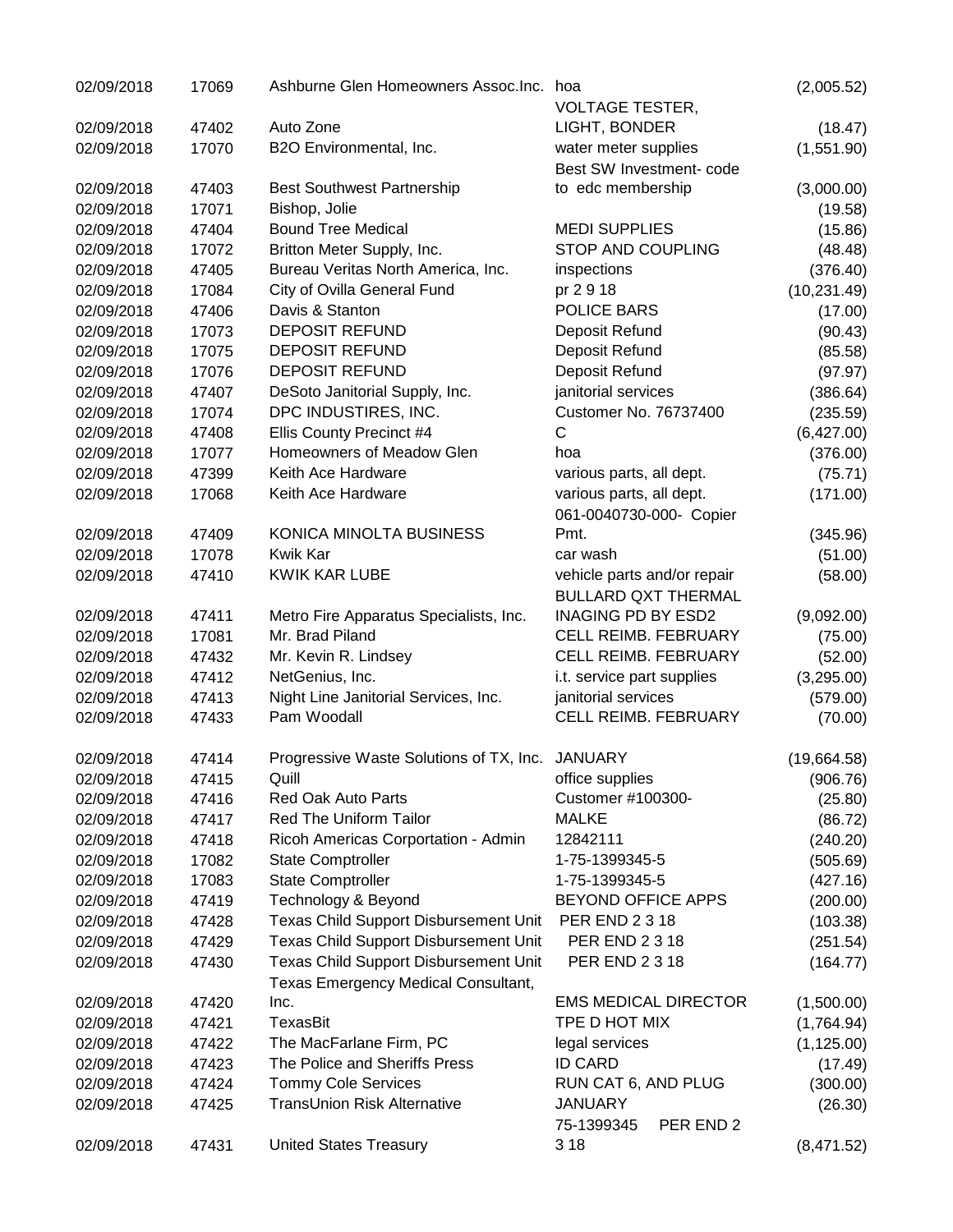| 02/09/2018 | 47426 | <b>Verizon Wireless</b>                          | 722480877-00001                   | (902.25)     |
|------------|-------|--------------------------------------------------|-----------------------------------|--------------|
| 02/09/2018 | 17079 | Verizon Wireless                                 | 722480877-00001                   | (53.69)      |
| 02/09/2018 | 17080 | Yeldell, Wilson & Co., P.C.                      | <b>AUDIT (GF AND WS)</b>          | (7,650.00)   |
| 02/09/2018 | draft |                                                  | ad valorem refund                 | (2,023.85)   |
| 02/13/2018 | draft |                                                  | ad valorem refund                 | (52.82)      |
| 02/14/2018 | 17085 | City of Ovilla General Fund                      | JANUARY SOLID WASTE               | (26, 158.12) |
| 02/14/2018 | 17086 | <b>State Comptroller</b>                         | 1-75-1399345-5                    | (2, 147.26)  |
| 02/14/2018 | 47434 | T. M. R. S.                                      | 00961                             | (16, 445.78) |
| 02/15/2018 | 47435 | <b>Action Fire Pros</b>                          | C                                 | (510.00)     |
| 02/15/2018 | 47436 | <b>Adams Pharmacy</b>                            | <b>MIDAZOLAM</b>                  | (25.00)      |
|            |       |                                                  | ANIMAL CONTROL PU,                |              |
| 02/15/2018 | 47437 | <b>Chuck Fairbanks Chevrolet</b>                 | <b>VENT VALVE</b>                 | (388.87)     |
| 02/15/2018 | 47438 | City of Waxahachie                               | <b>JANUARY</b>                    | (150.00)     |
| 02/15/2018 | 47439 | County Press Enterprises, LLC                    | legal notice                      | (497.50)     |
|            |       |                                                  | CHANGE FILTERS ADMIN,             |              |
| 02/15/2018 | 47440 | <b>Direct Service Company</b>                    | PD, PW                            |              |
| 02/15/2018 | 47449 | <b>First Check Applicant Screening</b>           | employee screening                | (184.93)     |
|            |       | <b>Moni Smart Security</b>                       | <b>FEBRUARY</b>                   | (75.00)      |
| 02/15/2018 | 47441 |                                                  |                                   | (46.38)      |
| 02/15/2018 | 47442 | Quill                                            | office supplies                   | (378.81)     |
| 02/15/2018 | 47443 | Records Consultants, Inc.                        | 38 BOXES PROCESSED                | (247.00)     |
| 02/15/2018 | 47444 | <b>Red The Uniform Tailor</b>                    | <b>ASHLEY</b>                     | (27.90)      |
|            |       |                                                  | customer number 603               |              |
| 02/15/2018 | 47445 | Ricoh USA, Inc. Police Dept                      | 0004907 000                       | (100.60)     |
| 02/15/2018 | 47446 | Shell                                            | Account No. 80 728 0062 9         | (2,790.91)   |
| 02/15/2018 | 17087 | Shell                                            | 80-728-0062-9                     | (399.88)     |
| 02/15/2018 | 47447 | Siddons-Martin Emergency Group, LLC              | PIERCE - TIC CHARGER              | (128.79)     |
| 02/16/2018 | 47448 | Citibank                                         | supplies, prof. dev. All dept     | (3,667.71)   |
| 02/16/2018 | 17088 | Citibank                                         | 8639-Credit Card Charges          | (104.69)     |
|            |       |                                                  | bank charge for ret check         |              |
| 02/20/2018 | draft | <b>Prosperity Bank</b>                           | 9216 charge                       | (293.56)     |
|            |       |                                                  | <b>Created by Payroll Service</b> |              |
| 02/22/2018 | draft | QuickBooks Payroll Service                       | on 02/21/2018                     | (54, 626.05) |
| 02/22/2018 | draft | <b>STATE COMPTROLLER</b>                         | SALES TAX JULY 2016               | (1, 144.17)  |
|            |       |                                                  | PLATTER - GOLDEN                  |              |
| 02/23/2018 | 47455 | All Sports Trophies                              | <b>CHICK</b>                      | (138.00)     |
| 02/23/2018 | 47456 | <b>ATMOS Energy</b>                              | Customer No. 3034206231           | (861.43)     |
| 02/23/2018 | 47457 | Auto Zone                                        | vehicle parts and/or repair       | (237.74)     |
| 02/23/2018 | 17089 | Auto Zone                                        | battery post                      | (9.69)       |
|            |       |                                                  | uvision online monthly            |              |
| 02/23/2018 | 17090 | AVR Inc.                                         | access - MAR                      | (100.00)     |
| 02/23/2018 | 17091 | City of Dallas                                   | Account 1064                      | (21, 345.01) |
| 02/23/2018 | 47458 | Davis & Stanton                                  | <b>POLICE BARS</b>                | (10.00)      |
| 02/23/2018 | 17092 | DPC INDUSTIRES, INC.                             | Customer No.7400                  | (60.00)      |
|            |       |                                                  | COMMERCIAL CONTACT                |              |
| 02/23/2018 | 47459 | <b>Moni Smart Security</b>                       | <b>REPAIR</b>                     | (25.00)      |
| 02/23/2018 | 47450 | <b>PAYCHECK</b>                                  | payroll                           | (582.03)     |
|            |       |                                                  | Collection Agency Fee for         |              |
| 02/23/2018 | 47460 | Perdue, Brandon, Fielder, Collins & Mott JANUARY |                                   | (608.68)     |
|            |       |                                                  | UNIT 116 MOUNT AND                |              |
| 02/23/2018 | 47461 | Red Oak Tire and Wheel, Inc.                     | <b>BAL TIRE</b>                   | (18.00)      |
| 02/23/2018 | 47451 | Texas Child Support Disbursement Unit            | per end 2 17 18                   | (103.38)     |
| 02/23/2018 | 47453 | Texas Child Support Disbursement Unit            | per end 2 17 18                   | (164.77)     |
| 02/23/2018 | 47454 | Texas Child Support Disbursement Unit            | per end 2 17 18                   | (251.54)     |
|            |       |                                                  |                                   |              |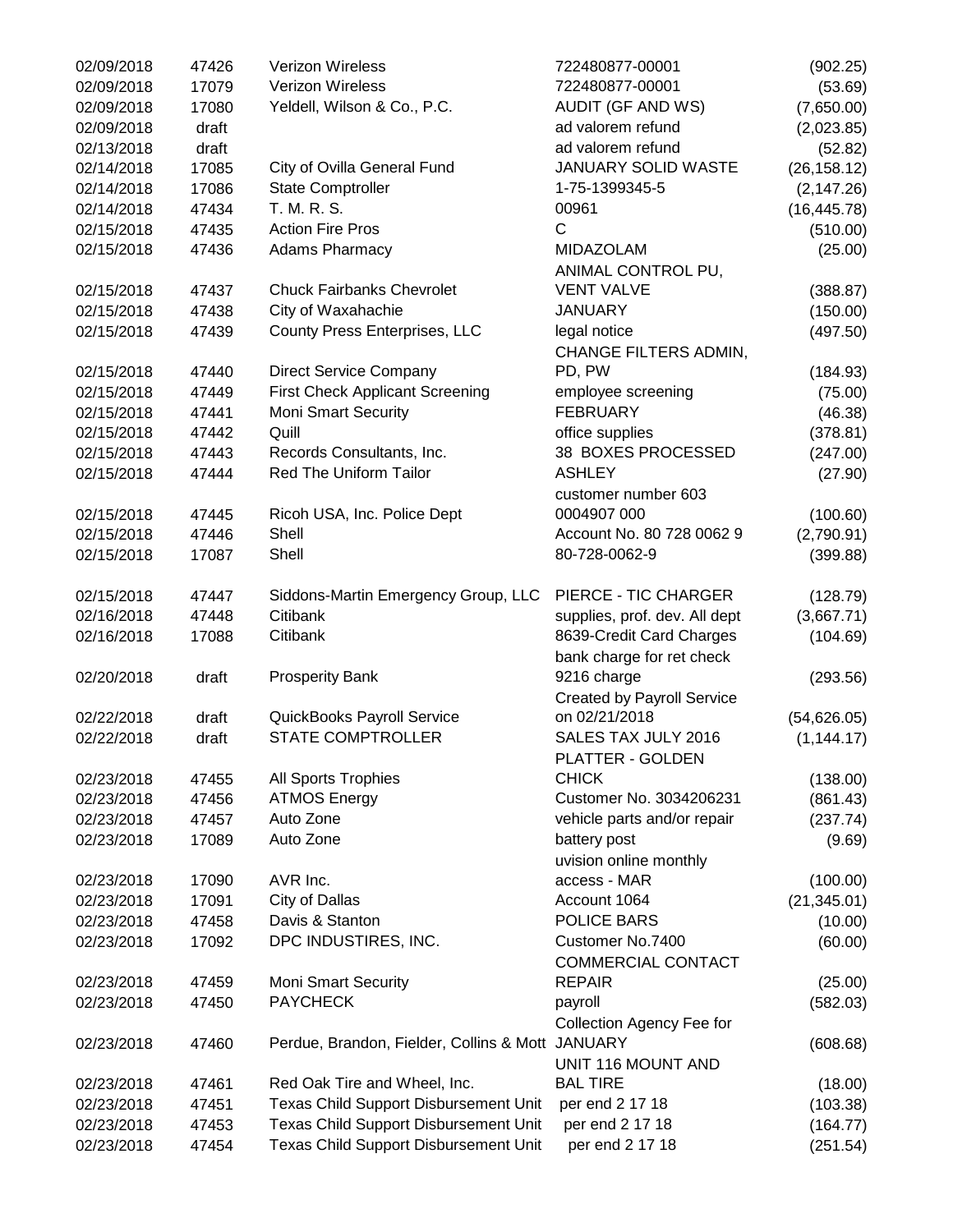| 03/08/2018               | draft          | QuickBooks Payroll Service                                     | on 03/06/2018                            | (53,063.30)            |
|--------------------------|----------------|----------------------------------------------------------------|------------------------------------------|------------------------|
|                          |                |                                                                | <b>Created by Payroll Service</b>        |                        |
| 03/01/2018               | <b>DRAFT</b>   | <b>Prosperity Bank</b>                                         | PAUL AKECH                               | (46.46)                |
|                          |                |                                                                | <b>RETURN CHECK CHARGE</b>               |                        |
| 03/01/2018               | <b>DRAFT</b>   | <b>Prosperity Bank</b>                                         | <b>RETURN CHECK CHARGE</b><br>PAUL AKECH | (35.35)                |
| 02/28/2018               | 17103          | United Health Care                                             | <b>HEALTH MARCH</b>                      | (2,406.52)             |
| 02/28/2018               | 47486          | <b>United Health Care</b>                                      | <b>HEALTH MARCH</b>                      | (12,320.35)            |
| 02/28/2018               | 47487          | Ultimate Outdoor Movies, LLC                                   | <b>PARK - MOVIE SCREEN</b>               | (669.78)               |
|                          |                |                                                                | DEPOSIT - MOVIE IN THE                   |                        |
| 02/28/2018               | 47478          | TexasBit                                                       | TYPE D HOT MIX                           | (315.65)               |
| 02/28/2018               | 47480          | <b>Swank Motion Pictures</b>                                   | CARS <sub>3</sub>                        | (463.00)               |
|                          |                |                                                                | MOVIE IN THE PARK -                      |                        |
| 02/28/2018               | 47477          | Sharp Testing Services, Inc.                                   | hose testing                             | (2,244.00)             |
| 02/28/2018               | 47476          | Ricoh Americas Corportation - Admin                            | 12842111                                 | (200.29)               |
| 02/28/2018               | 47475          | On Time Couriers & Process                                     | grace church                             | (194.93)               |
|                          |                |                                                                | BIRKHOFF, 12' water line,                |                        |
|                          |                |                                                                | HIDDEN VALLEY EST -                      |                        |
| 02/28/2018               | 47485          | New Benefits, Ltd.                                             | 1441 313402                              | (170.00)               |
| 02/28/2018               | 17102          | New Benefit, Ltd.                                              | 1441 313402                              | (60.00)                |
| 02/28/2018               | 47474          | Jessica's Flowers & Gifts                                      | <b>Flowers for Brian's Mother</b>        | (69.00)                |
| 02/28/2018               | 17098          | Hilco Electric Cooperative, Inc.                               | 5605450                                  | (89.89)                |
| 02/28/2018               | 47469          | INC.                                                           | Account No. 4400864000                   | (534.18)               |
|                          |                | HILCO ELECTRIC COOPERATIVE,                                    |                                          |                        |
| 02/28/2018               | 47468          | Gexa Energy, LP                                                | Account No. 91893-2                      | (4,767.77)             |
| 02/28/2018               | 17097          | Gexa Energy LP                                                 | Account No. 91893-2                      | (1,848.30)             |
| 02/28/2018               | 17100          | Ferguson Enterprises, Inc.                                     | <b>BLACK LID</b>                         | (660.00)               |
| 02/28/2018               | 47473          | <b>Diversified Inspections</b>                                 | <b>LADDER TESTING</b>                    | (375.36)               |
| 02/28/2018               | 17101          | <b>Dearborn National</b>                                       | F 019212 MARCH                           | (148.15)               |
| 02/28/2018               | 47484          | <b>Dearborn National</b>                                       | F 019212 MARCH                           | (649.13)               |
| 02/28/2018               | 47472          | <b>Dallas Central Appraisal District</b>                       | <b>APPRAISAL</b>                         | (184.00)               |
|                          |                |                                                                | Allocation for Tax                       |                        |
|                          |                |                                                                | <b>3RD Quarter Budget</b>                |                        |
| 02/28/2018               | 47483          | <b>Colonial Life Processing Center</b>                         | insurance                                | (29.94)                |
| 02/28/2018               | 47465          | Citi Cards                                                     | 8639-Credit Card Charges                 | (575.55)               |
| 02/28/2018               | 47471          | <b>Bound Tree Medical</b>                                      |                                          | (710.18)               |
| 02/28/2018               | 47467          | Birkhoff, Hendricks & Carter, LLP                              | <b>LINE</b>                              | (582.29)               |
|                          |                |                                                                | <b>HIDDEN VALLEY SEWER</b>               |                        |
| 02/28/2018               | 17096          | <b>Birch Communications</b>                                    | Account id 719994                        | (271.99)               |
| 02/28/2018               | 47466          | <b>Birch Communications</b>                                    | Account id 719994                        | (856.18)               |
| 02/28/2018               | 47470          | Air Supply of North Texas                                      | Customer No. 30234                       | (3.00)                 |
| 02/28/2018               | 47482          | <b>AFLAC</b>                                                   | insurance                                | (938.26)               |
| 02/27/2018               | 47481          | Superior Vision of Texas                                       | insurance                                | (105.47)               |
| 02/26/2018               | 17095          | City of Ovilla General Fund                                    | pr 2 23 18                               | (12, 128.08)           |
| 02/23/2018               | draft          | <b>Prosperity Bank</b>                                         | ret ck james morris                      | (63.03)                |
|                          |                |                                                                |                                          |                        |
| 02/23/2018<br>02/23/2018 | 47463<br>47464 | Yeldell, Wilson & Co., P.C.                                    | <b>AUDIT</b>                             | (74.93)<br>(8, 181.52) |
| 02/23/2018               | 47452          | <b>United States Treasury</b><br><b>WAXAHACHIE DAILY LIGHT</b> | Customer No. 116101                      | (8,382.14)             |
|                          |                |                                                                | 75-1399345 per end 2 17<br>18            |                        |
| 02/23/2018               | 17094          |                                                                | <b>WATER BILLS POSTAGE</b>               | (500.00)               |
| 02/23/2018               | 17093          | Trinity River Authority of Texas<br><b>U.S. Postal Service</b> | Customer No. 00610                       | (20, 400.00)           |
| 02/23/2018               | 47462          | <b>TMCCP</b>                                                   | <b>PROCEDURE</b>                         | (47.00)                |
|                          |                |                                                                | MUNICIPAL LAW AND                        |                        |
|                          |                |                                                                | SUPPLEMENT TO TEXAS                      |                        |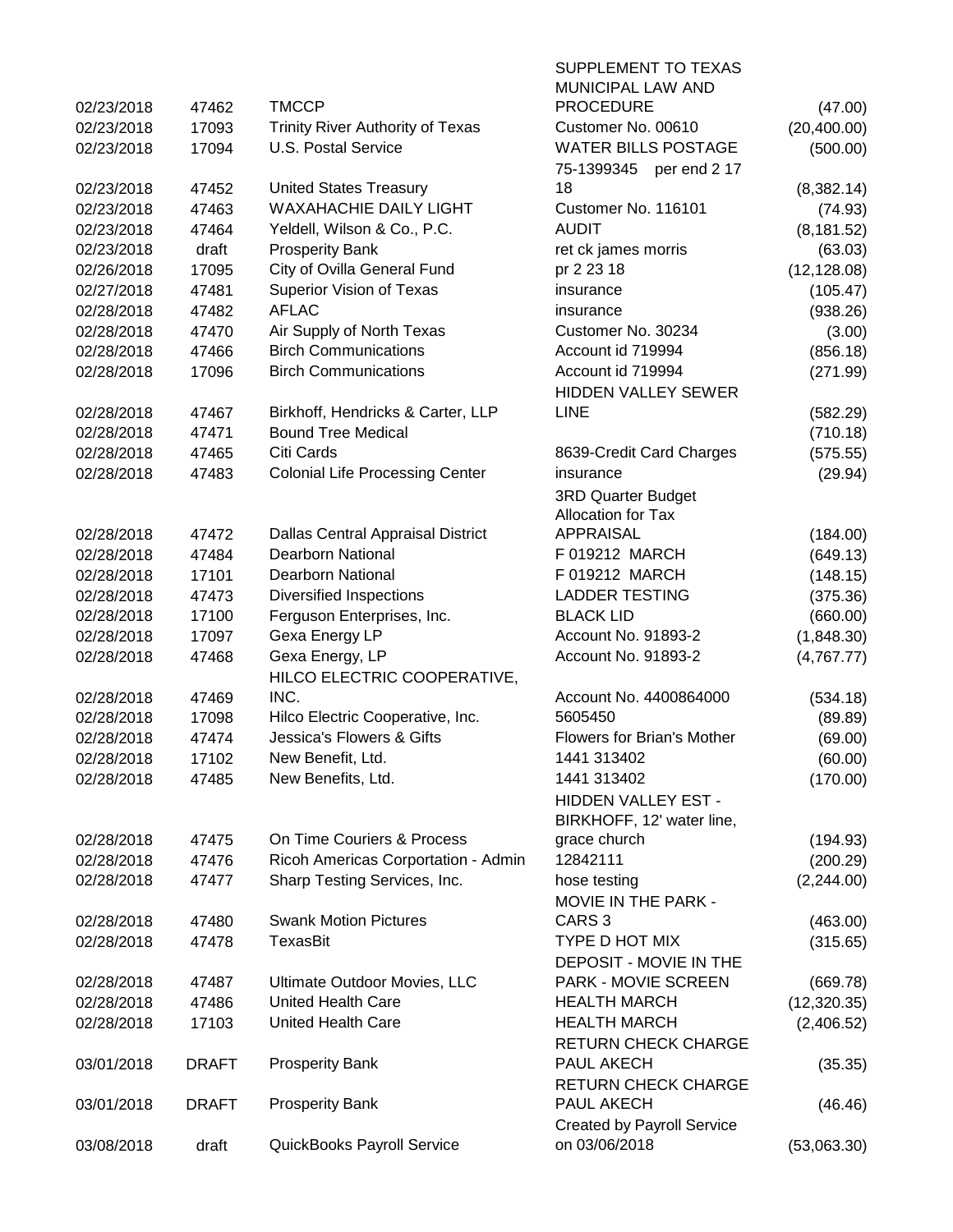| 03/09/2018 | 47504 | Air Supply of North Texas                           | Customer No. 30234              | (16.00)      |
|------------|-------|-----------------------------------------------------|---------------------------------|--------------|
| 03/09/2018 | 47505 | Auto Zone                                           | vehicle parts and/or repair     | (116.45)     |
| 03/09/2018 | 17105 | Auto Zone                                           | <b>OIL FILTER</b>               | (6.57)       |
| 03/09/2018 | 17108 | Britton Meter Supply, Inc.                          | <b>TEE</b>                      | (104.38)     |
| 03/09/2018 | 47506 | Bureau Veritas North America, Inc.                  | inspections                     | (6,209.07)   |
| 03/09/2018 | 17104 | City of Ovilla General Fund                         | pr 3 9 18                       | (11,696.53)  |
| 03/09/2018 | 47495 | Cody D. Sims                                        | Incentive Program               | (400.00)     |
| 03/09/2018 | 47507 | Defender Supply                                     | <b>BUMPER</b>                   | (89.14)      |
| 03/09/2018 | 17106 | <b>DEPOSIT REFUND</b>                               | deposit refund                  | (50.00)      |
| 03/09/2018 | 17107 | <b>DEPOSIT REFUND</b>                               | deposit refund                  | (1.59)       |
| 03/09/2018 | 17110 | <b>DEPOSIT REFUND</b>                               | deposit refund                  | (20.47)      |
| 03/09/2018 | 17112 | <b>DEPOSIT REFUND</b>                               | deposit refund                  | (39.23)      |
| 03/09/2018 | 17109 | DPC INDUSTIRES, INC.                                | Customer No.7400                | (667.20)     |
| 03/09/2018 | 47508 | <b>Elliott Electric Supply</b>                      | <b>LED</b>                      | (124.45)     |
| 03/09/2018 | 47509 | GT Distributors, Inc.                               | <b>LOWDEN PATCH</b>             | (112.80)     |
| 03/09/2018 | 47496 | Joseph R Spaniel                                    |                                 | (450.00)     |
|            |       |                                                     |                                 |              |
|            |       |                                                     | 061-0040730-000- Copier<br>Pmt. |              |
| 03/09/2018 | 47510 | KONICA MINOLTA BUSINESS                             |                                 | (311.33)     |
| 03/09/2018 | 47511 | <b>KWIK KAR LUBE</b>                                | DOG TRUCK INSPECTION            | (25.50)      |
| 03/09/2018 | 47512 | L. & L. Graphics                                    | printing                        | (802.00)     |
| 03/09/2018 | 47497 | Mr. Jose Estupinan                                  | Incentive Program               | (700.00)     |
| 03/09/2018 | 47513 | NetGenius, Inc.                                     | i.t. service part supplies      | (3,295.00)   |
| 03/09/2018 | 47514 | Night Line Janitorial Services, Inc.                | janitorial services             | (579.00)     |
| 03/09/2018 | 47498 | Noah Garland                                        | Incentive Program               | (150.00)     |
| 03/09/2018 | 47499 | Nolan W. Fansler                                    | Incentive Program               | (245.00)     |
| 03/09/2018 | 47515 | North Texas Firemen and Fire Marshals Annual Dues   |                                 | (25.00)      |
|            |       |                                                     | <b>CITIZEN LETTER FOR</b>       |              |
|            |       |                                                     | LEGAL & GRACE                   |              |
| 03/09/2018 | 47516 | On Time Couriers & Process                          | <b>CHURCH</b>                   | (149.51)     |
| 03/09/2018 | 47500 | Patrick T. Keenan                                   | Incentive Program               | (575.00)     |
| 03/09/2018 | 47492 | <b>PAYCHECK</b>                                     | payroll                         | (582.04)     |
| 03/09/2018 | 47517 | Petty Cash                                          | Petty Cash Reimbursement        | (341.88)     |
| 03/09/2018 | 47518 | Progressive Waste Solutions of TX, Inc. solid waste |                                 | (19, 478.94) |
| 03/09/2018 | 47519 | Quill                                               | office supplies                 | (308.49)     |
| 03/09/2018 | 47520 | <b>Red Oak Auto Parts</b>                           | Customer #100300-               | (153.47)     |
| 03/09/2018 | 47521 | <b>Red The Uniform Tailor</b>                       | uniforms                        | (318.06)     |
| 03/09/2018 | 47522 | Ricoh Americas Corportation - Admin                 | 12842111                        | (240.20)     |
| 03/09/2018 | 47523 | Sardis Tires & Wheels                               | 2 TIRES                         | (346.00)     |
| 03/09/2018 | 47501 | Sean Baily                                          | Incentive Program               | (300.00)     |
|            |       | <b>State Firemans's and Fire Marshals</b>           |                                 |              |
| 03/09/2018 | 47524 | Assoc                                               | DUES 1/18-12/18                 | (375.00)     |
| 03/09/2018 | 47494 | T. M. R. S.                                         | 00961                           | (16,080.07)  |
| 03/09/2018 | 17111 | Tamez, Freddy                                       | deposit refund                  | (66.36)      |
| 03/09/2018 | 47488 | Texas Child Support Disbursement Unit               | per end 3/3/2018                | (103.38)     |
| 03/09/2018 | 47490 | Texas Child Support Disbursement Unit               | per end 3/3/2018                | (144.07)     |
| 03/09/2018 | 47491 | <b>Texas Child Support Disbursement Unit</b>        | per end 3/3/2018                | (164.77)     |
| 03/09/2018 | 47525 | The MacFarlane Firm, PC                             | legal services                  | (375.00)     |
| 03/09/2018 | 47502 | Thomas C. Wey                                       | Incentive Program               | (300.00)     |
| 03/09/2018 | 47503 | Timothy J. Sherwood                                 | Incentive Program               | (70.00)      |
| 03/09/2018 | 47526 | TransUnion Risk Alternative                         | <b>FEBRUARY</b>                 | (26.30)      |
| 03/09/2018 | 17113 | <b>Trinity River Authority of Texas</b>             | Customer No. CTR000610          | (91.50)      |
|            |       |                                                     |                                 |              |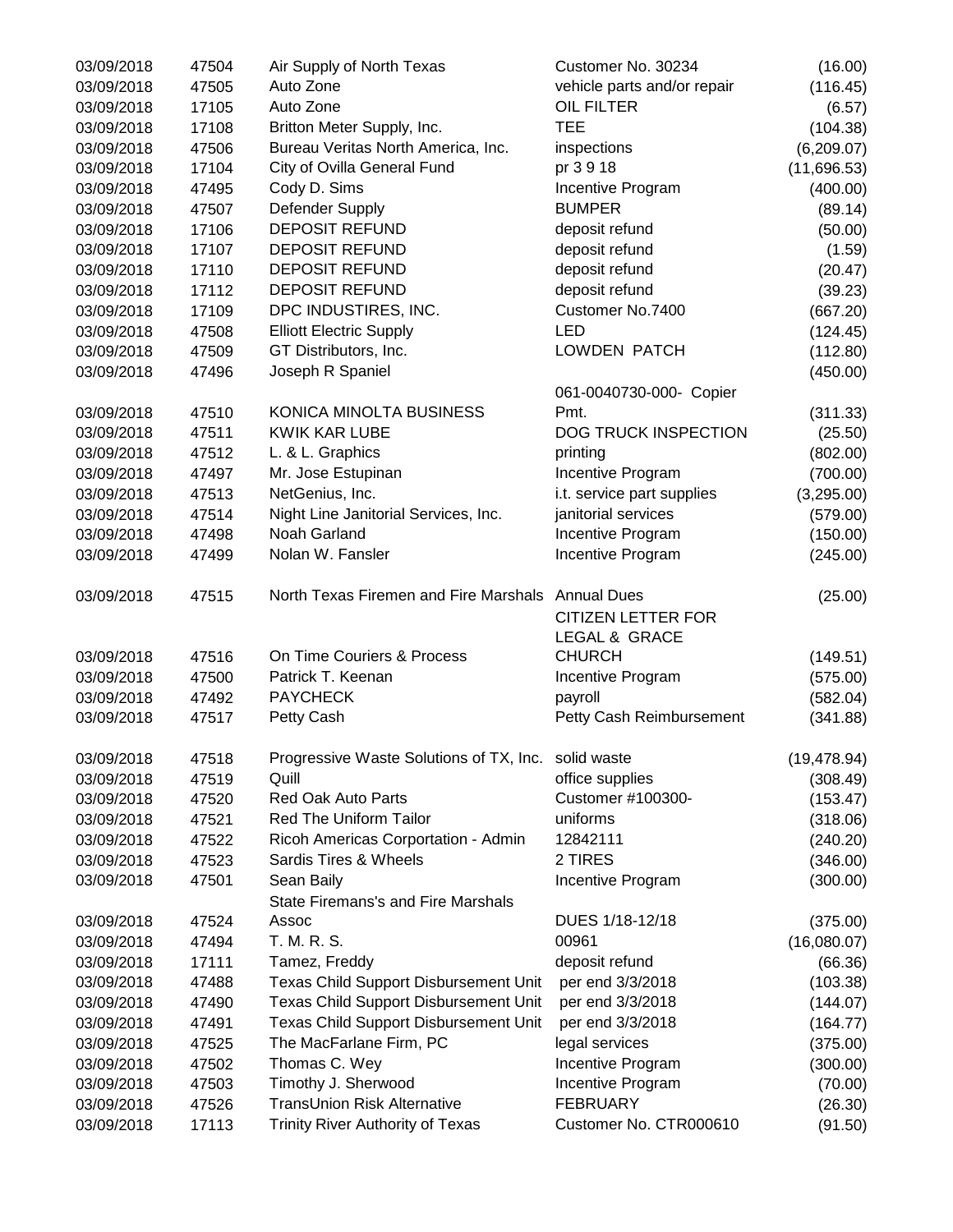|                        |              | UNITED SITE SERVICES OF Texas,                           | HBI-05767- Portable                                   |              |
|------------------------|--------------|----------------------------------------------------------|-------------------------------------------------------|--------------|
| 03/09/2018             | 47527        | Inc.                                                     | Restrooms for park                                    | (209.57)     |
|                        |              |                                                          | 75-1399345 per end                                    |              |
| 03/09/2018             | 47489        | <b>United States Treasury</b>                            | 3/3/2018                                              | (8,466.04)   |
|                        |              |                                                          | 75-1399345 per end                                    |              |
| 03/09/2018             | 47493        | <b>United States Treasury</b>                            | 3/3/2018                                              | (99.92)      |
| 03/09/2018             | 47528        | Verizon Wireless                                         | 722480877-00001                                       | (938.51)     |
| 03/09/2018             | 17114        | Verizon Wireless                                         | 722480877-00001                                       | (53.69)      |
| 03/09/2018             | 47529        | Yeldell, Wilson & Co., P.C.                              | audit                                                 | (800.00)     |
| 03/09/2018             | 17115        | Yeldell, Wilson & Co., P.C.                              | <b>AUDIT (GF AND WS)</b>                              | (900.00)     |
| 03/12/2018             | 17116        | Mr. Brad Piland                                          | CELL REIMB. MARCH                                     | (75.00)      |
| 03/12/2018             | 47530        | Mr. Kevin R. Lindsey                                     | <b>CELL REIMB. MARCH</b>                              | (52.00)      |
| 03/12/2018             | 47531        | Pam Woodall                                              | <b>CELL REIMB. MARCH</b>                              | (70.00)      |
| 03/12/2018             | <b>DRAFT</b> | <b>Prosperity Bank</b>                                   | <b>RETURN CHECK CHARGE</b>                            | (12.00)      |
|                        |              |                                                          | POSTCARD POSTAGE                                      |              |
| 03/12/2018             | 47532        | U. S. Postal Service                                     | FOR NEWSLETTERS                                       | (360.85)     |
|                        |              |                                                          | UNCOLLECTED FUNDS                                     |              |
|                        |              |                                                          | <b>ACCT</b>                                           |              |
| 03/12/2018 UNCOLLECTED |              |                                                          |                                                       | (16.15)      |
| 03/15/2018             | draft        | T Tech, LLC.                                             | return -                                              | (15.00)      |
| 03/15/2018             | draft        | T Tech, LLC.                                             | return -                                              | (7.50)       |
| 03/16/2018             | 47534        | Al's Pest Control Services, Inc.                         | 1552                                                  | (140.00)     |
| 03/16/2018             | 17117        | Auto Zone                                                | <b>OIL FILTER</b>                                     | (69.04)      |
| 03/16/2018             | 47535        | <b>Best Southwest Partnership</b>                        | 2018 DISPLAY BOARD                                    | (150.00)     |
| 03/16/2018             | 17122        | City of Dallas                                           | Account No. 100291064                                 | (19, 257.13) |
|                        |              |                                                          | <b>EMERGENCY MEDICAL</b><br><b>TRANSPORT SERVICES</b> |              |
| 03/16/2018             | 47536        | City of Midlothian                                       | 2ND QTRLY INVOICE                                     | (15,889.75)  |
| 03/16/2018             | 47537        | DeSoto Janitorial Supply, Inc.                           | janitorial services                                   | (309.90)     |
| 03/16/2018             | 47538        | <b>DFW Print Management</b>                              | <b>NEWSLETTERS</b>                                    | (764.96)     |
| 03/16/2018             | 17118        | DPC INDUSTIRES, INC.                                     | <b>Customer No. 76737400</b>                          | (70.00)      |
| 03/16/2018             | 47539        | Econo Signs                                              | Customer No. 75154                                    | (1,027.90)   |
| 03/16/2018             | 17119        | Harms, Michael Lee                                       | deposit refund                                        | (22.73)      |
|                        |              |                                                          | 2018 FORD VIN 44089 -                                 |              |
| 03/16/2018             | 47540        | <b>Holiday Ford</b>                                      | <b>INTERCEPTOR</b>                                    | (52, 198.12) |
| 03/16/2018             | 47533        | Keith Ace Hardware                                       | various parts, all dept.                              | (367.56)     |
| 03/16/2018             | 17121        | Keith Ace Hardware                                       | various parts, all dept.                              | (327.88)     |
| 03/16/2018             | 47546        | <b>Moni Smart Security</b>                               | <b>MARCH</b>                                          | (46.96)      |
|                        |              |                                                          | Reimbursement - unit 116                              |              |
| 03/16/2018             | 47541        | Ms. Vanessa Illingworth                                  | car wash                                              | (30.00)      |
|                        |              |                                                          |                                                       |              |
| 03/16/2018             | 47542        | Nichols, Jackson, Dillard, Hager & Smith city prosecutor |                                                       | (2,386.46)   |
|                        |              |                                                          | <b>Collection Agency Fee for</b>                      |              |
| 03/16/2018             | 47543        | Perdue, Brandon, Fielder, Collins & Mott FEBRUARY        |                                                       |              |
| 03/16/2018             | 17123        | Power Plan                                               | <b>BACKHOE REPAIR</b>                                 | (1,246.98)   |
|                        |              |                                                          |                                                       | (1,254.57)   |
| 03/16/2018             | 47544        | Powerplan                                                | <b>BACKHOE REPAIR</b>                                 | (627.28)     |
| 03/16/2018             | 47545        | Red The Uniform Tailor                                   | <b>MUIRHEAD</b>                                       | (66.42)      |
|                        |              |                                                          | Garbage transfer for                                  |              |
| 03/20/2018             | 17124        | City of Ovilla General Fund                              | <b>FEBRUARY</b>                                       | (20,060.57)  |
| 03/20/2018             | 17125        | <b>State Comptroller</b>                                 | 1-75-1399345-5                                        | (1,646.75)   |
| 03/22/2018             | draft        | <b>Prosperity Bank</b>                                   | <b>RETURN CHECK CHARGE</b>                            | (58.50)      |
|                        |              |                                                          | <b>Created by Payroll Service</b>                     |              |
| 03/22/2018             | <b>DRAFT</b> | QuickBooks Payroll Service                               | on 03/20/2018                                         | (55,038.33)  |
| 03/23/2018             | 47552        | AMERICAN TROPHY & AWARDS                                 | <b>AWARDS</b>                                         | (187.50)     |
| 03/23/2018             | 47553        | <b>ATMOS Energy</b>                                      | Customer No. 3034206231                               | (129.15)     |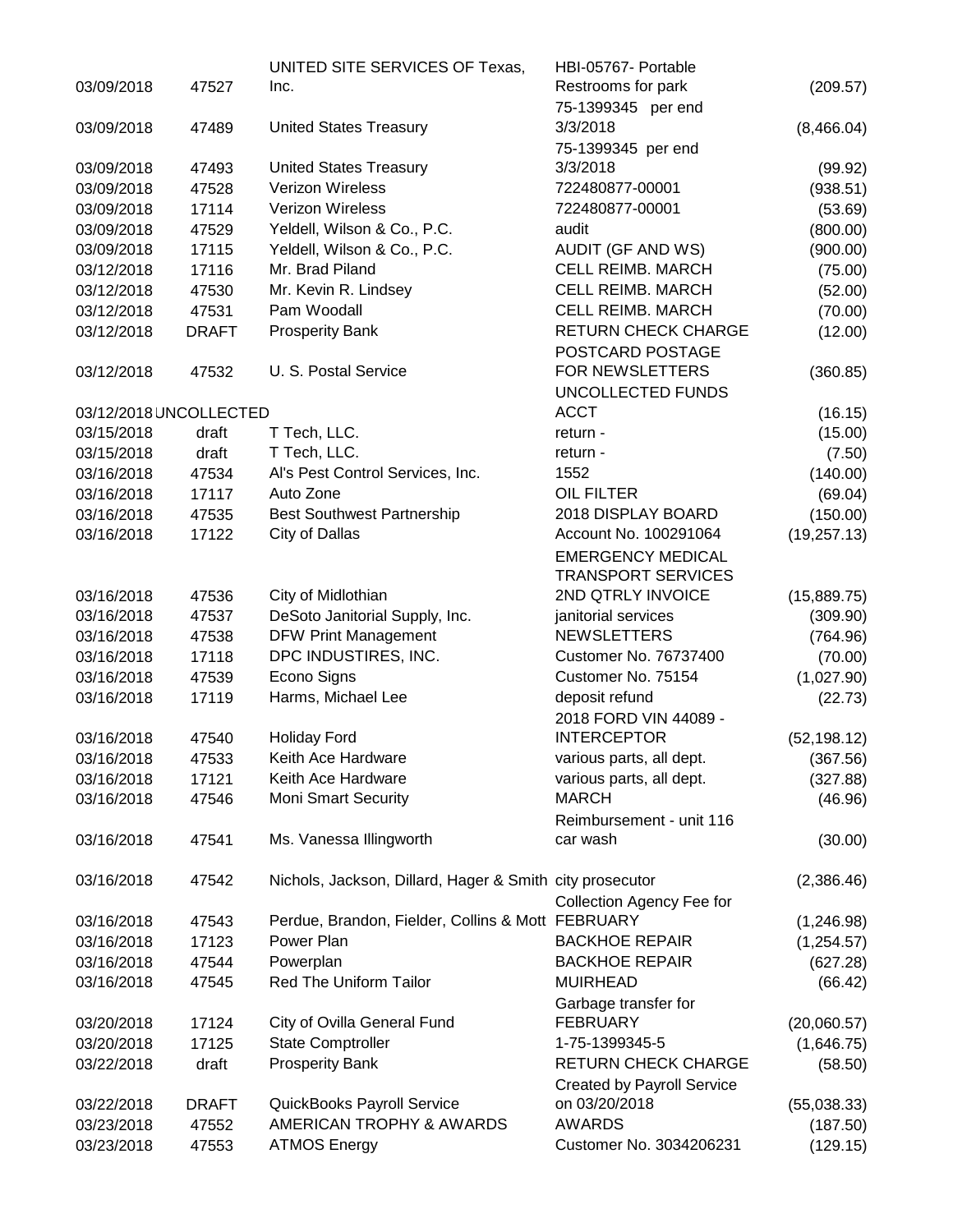| 03/23/2018 | 47554 | AUGUST INDUSTRIES, INC.                      | Customer No. 9OVILL                      | (323.75)     |
|------------|-------|----------------------------------------------|------------------------------------------|--------------|
| 03/23/2018 | 17127 | Auto Zone                                    | <b>TRUCK BED COATING</b>                 | (9.79)       |
| 03/23/2018 | 47555 | <b>Bound Tree Medical</b>                    | <b>MEDI SUPPLIES</b>                     | (19.70)      |
| 03/23/2018 | 47566 | Citibank                                     | supplies, prof. dev. All dept            | (2,882.45)   |
| 03/23/2018 | 17130 | Citibank                                     | supplies, prof. dev. All dept            | (568.95)     |
| 03/23/2018 | 17126 | City of Ovilla General Fund                  | pr 3 23 18                               | (12, 213.83) |
| 03/23/2018 | 47556 | City of Waxahachie                           | <b>FEBRUARY</b>                          | (150.00)     |
| 03/23/2018 | 17128 | Core & Main LP                               | SHOVELS / CLAMPS                         | (644.20)     |
| 03/23/2018 | 47557 | Core & Main, LP                              | <b>SHOVELS</b>                           | (123.51)     |
| 03/23/2018 | 47558 | <b>Ellis County Elections</b>                | Lease on Voting Machines                 | (324.17)     |
|            |       |                                              | Reimb. Mileage - Training                |              |
| 03/23/2018 | 47559 | Mike Dooly                                   | Code/Vector                              | (47.08)      |
| 03/23/2018 | 47560 | On - Time Design and Printing                | <b>REZONE SIGNS</b>                      | (94.00)      |
| 03/23/2018 | 47547 | <b>PAYCHECK</b>                              | payroll                                  | (582.03)     |
| 03/23/2018 | 47561 | Quill                                        | office supplies                          | (325.71)     |
|            |       |                                              | customer number 603                      |              |
| 03/23/2018 | 47562 | Ricoh USA, Inc. Police Dept                  | 0004907 000                              | (100.60)     |
| 03/23/2018 | 47563 | Sardis Tires & Wheels                        | 4 tires                                  | (380.00)     |
| 03/23/2018 | 47564 | Technology & Beyond                          | <b>SUPPORT</b>                           | (805.96)     |
| 03/23/2018 | 47548 | <b>Texas Child Support Disbursement Unit</b> | per end 3 17 18                          | (103.38)     |
| 03/23/2018 | 47550 | Texas Child Support Disbursement Unit        | per end 3 17 18                          | (132.98)     |
| 03/23/2018 | 47551 | Texas Child Support Disbursement Unit        | per end 3 17 18                          | (164.77)     |
|            |       |                                              | <b>CHAPTER MEETING 4 12</b>              |              |
| 03/23/2018 | 47565 | <b>TMCA Yellow Rose Chapter</b>              | 2018                                     | (20.00)      |
| 03/23/2018 | 17129 | U.S. Postal Service                          | <b>WATER BILLS POSTAGE</b>               | (500.00)     |
|            |       |                                              | 75-1399345 per end 3 17                  |              |
| 03/23/2018 | 47549 | <b>United States Treasury</b>                | 18                                       | (8,667.54)   |
| 03/29/2018 | 47591 | <b>AFLAC</b>                                 | insurance                                | (938.26)     |
|            |       |                                              | <b>HOSE/WATER</b>                        |              |
|            |       |                                              | PUMB/THERMOSTAT                          |              |
| 03/29/2018 | 47568 | Auto Zone                                    | <b>UNIT 105</b>                          | (164.30)     |
|            |       |                                              |                                          |              |
|            | 17131 | AVR Inc.                                     | uvision online monthly<br>access - APRIL |              |
| 03/29/2018 |       |                                              | <b>BATTERY PACK</b>                      | (100.00)     |
| 03/29/2018 | 47569 | Axon Enterprise, Inc.                        |                                          | (124.00)     |
|            |       |                                              | <b>GF CHECK ORDER -</b>                  |              |
| 03/29/2018 | 47570 | Bee-Jay Business Forms & Supplies            | <b>ENVELOPES</b>                         | (230.69)     |
| 03/29/2018 | 47571 | <b>Birch Communications</b>                  | Account id 719994                        | (856.18)     |
| 03/29/2018 | 17132 | <b>Birch Communications</b>                  | Account id 994                           | (271.99)     |
| 03/29/2018 | 47567 | Citi Cards                                   | supplies, prof. dev. All dept            | (639.55)     |
| 03/29/2018 | 47587 | City of Ovilla                               | mdd                                      | (2, 120.62)  |
| 03/29/2018 | 47588 | City of Ovilla                               | park impact                              | (4,377.20)   |
| 03/29/2018 | 47589 | City of Ovilla                               | w&s impact                               | (23,925.92)  |
| 03/29/2018 | 47586 | City of Ovilla EDC                           | due to EDC                               | (61, 231.00) |
| 03/29/2018 | 17138 | City of Ovilla General Fund                  | due to GF                                | (50, 716.30) |
| 03/29/2018 | 17137 | City of Ovilla I & S                         | due to debt service                      | (5, 186.00)  |
| 03/29/2018 | 47593 | <b>Colonial Life Processing Center</b>       | insurance                                | (29.94)      |
| 03/29/2018 | 47572 | COMPLETE LOGO SOURCE                         | 12 T SHIRTS                              | (151.00)     |
|            |       |                                              | NOTICE OF HEARING                        |              |
| 03/29/2018 | 47573 | County Press Enterprises, LLC                | REZONEING JOHNSON                        | (135.50)     |
|            |       |                                              | REMOVAL/INSTALL                          |              |
|            |       |                                              | <b>TRUNK MOUNT RADIOS</b>                |              |
| 03/29/2018 | 47574 | <b>Crosspoint Communications</b>             | FROM 103 TO 118                          | (310.00)     |
| 03/29/2018 | 47596 | <b>Dearborn National</b>                     | F 019212 MARCH                           | (587.27)     |
| 03/29/2018 | 17141 | Dearborn National                            | 212 MARCH                                | (263.81)     |